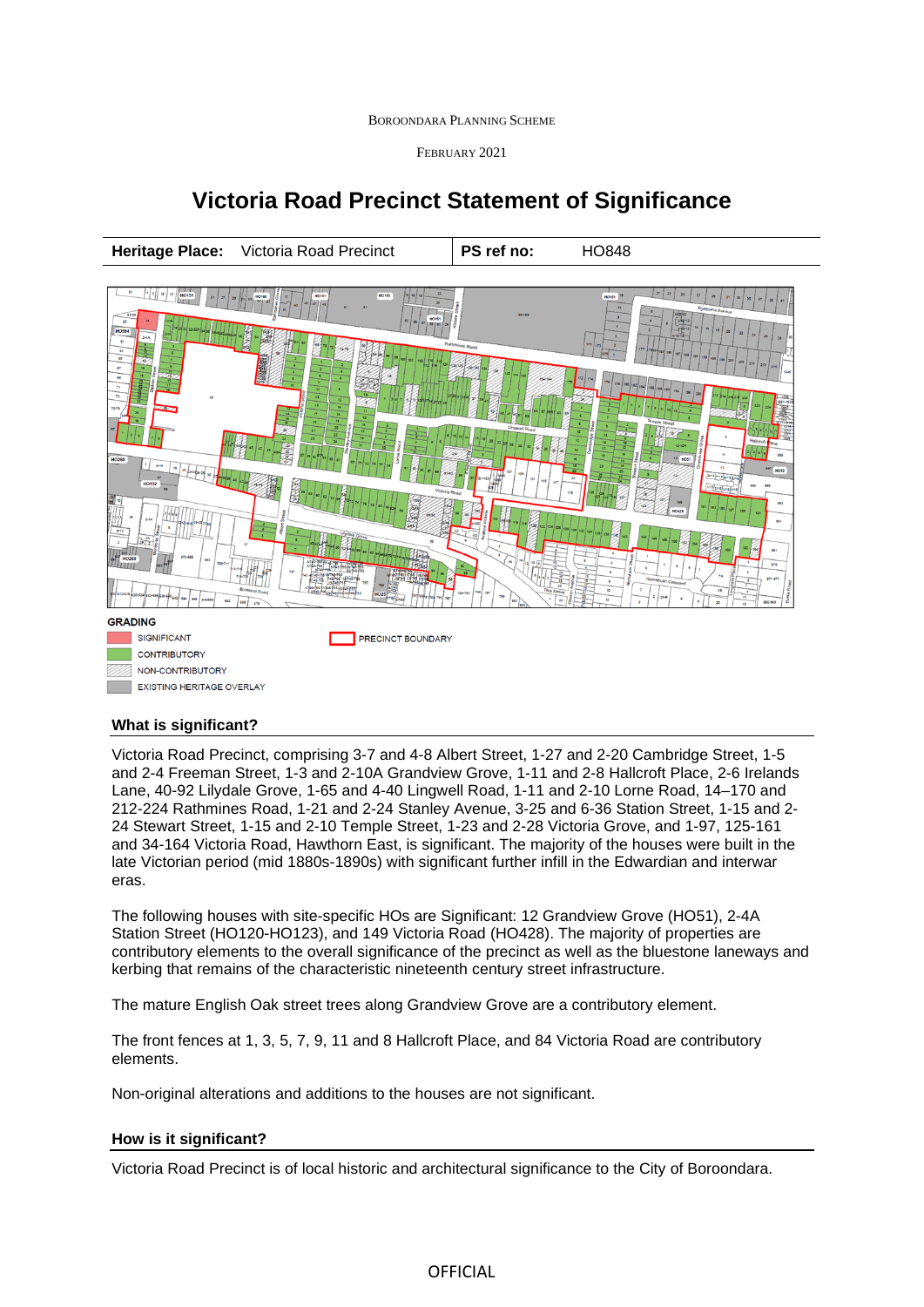#### **Why is it significant?**

Victoria Road Precinct demonstrates the influence the opening of a railway line had on the development of suburbs in the late nineteenth century in Melbourne. The opening of Auburn Station in 1882 was instrumental in the rise in preference for and desirability of living within the precinct and directly contributed to the influx of middle class residents to the area. This is demonstrated by the differing subdivision patterns in the precinct and the predominance of late-nineteenth and earlytwentieth century housing stock. Along Victoria and Rathmines roads, are larger allotments with a bluestone-paved laneway providing rear access to the properties. The larger plots of land are located along the primary access routes to the railway station and other desirable amenities. The smaller lots of land are found on the ancillary roads, generally running between Rathmines and Victoria Road, providing accommodation for the brickmakers and other workers in the area, amongst the larger Villas and mansions of the precinct. (Criterion A)

Following the end of the depression in the 1890s, the ongoing subdivision and sale of land surrounding the larger villas and mansions demonstrates the continued popularity of the area, and is reflected through the construction of Edwardian and interwar dwellings in the former gardens and grounds of the larger Victorian Italianate villas as well as the complete replacement of the larger houses with several duplexes and smaller bungalows and cottages. (Criterion A)

Architecturally, the housing stock in the precinct is dominated by the Victorian Italianate style, with the large and small examples of the style displaying characteristic elements such as low-pitched hipped roofs, rendered cornices to chimneys and bracketed eaves. Most of the dwellings of this style retain the typical cast-iron detailing and slender Corinthian posts. A smaller number of houses demonstrate the principal characteristics of Edwardian Queen Anne architectural style such as high hipped roofs, the use of terracotta tiles and ridgecapping, projecting half-timbered front gables and timber posts and fretwork to the verandahs and front porches. Among the interwar buildings of the precinct, the dominant type is the single-storey red brick duplex. These almost all have projecting bays to the front façade with corbelled gables. All housing stock of this period displays the characteristic decorative brick detailing to both the gable end as well as the chimneys and main body of the house. The precinct's bluestone pitched laneways and bluestone kerb to the junctions of streets are characteristic of nineteenth century suburban infrastructure. (Criterion D)

### **Primary source**

| <b>Number</b>  | <b>Address</b>          | Grade            |
|----------------|-------------------------|------------------|
| 3              | <b>Albert Street</b>    | Contributory     |
| 4              | <b>Albert Street</b>    | Contributory     |
| 5              | <b>Albert Street</b>    | Contributory     |
| 6              | <b>Albert Street</b>    | Contributory     |
| 7              | <b>Albert Street</b>    | Contributory     |
| 8              | <b>Albert Street</b>    | Contributory     |
|                | <b>Cambridge Street</b> | Contributory     |
| $\overline{2}$ | <b>Cambridge Street</b> | Non-Contributory |
| 2A             | <b>Cambridge Street</b> | Non-Contributory |
| 3              | <b>Cambridge Street</b> | Contributory     |
| 4              | <b>Cambridge Street</b> | Contributory     |
| 5              | <b>Cambridge Street</b> | Contributory     |
| 6              | <b>Cambridge Street</b> | Contributory     |
| 7              | <b>Cambridge Street</b> | Contributory     |
| 8              | <b>Cambridge Street</b> | Contributory     |
| 9              | <b>Cambridge Street</b> | Contributory     |
| 10             | <b>Cambridge Street</b> | Contributory     |
| 11             | <b>Cambridge Street</b> | Contributory     |
| 12             | <b>Cambridge Street</b> | Contributory     |

*City of Boroondara Municipal-Wide Heritage Gap Study Volume 6: Hawthorn East, February 2021*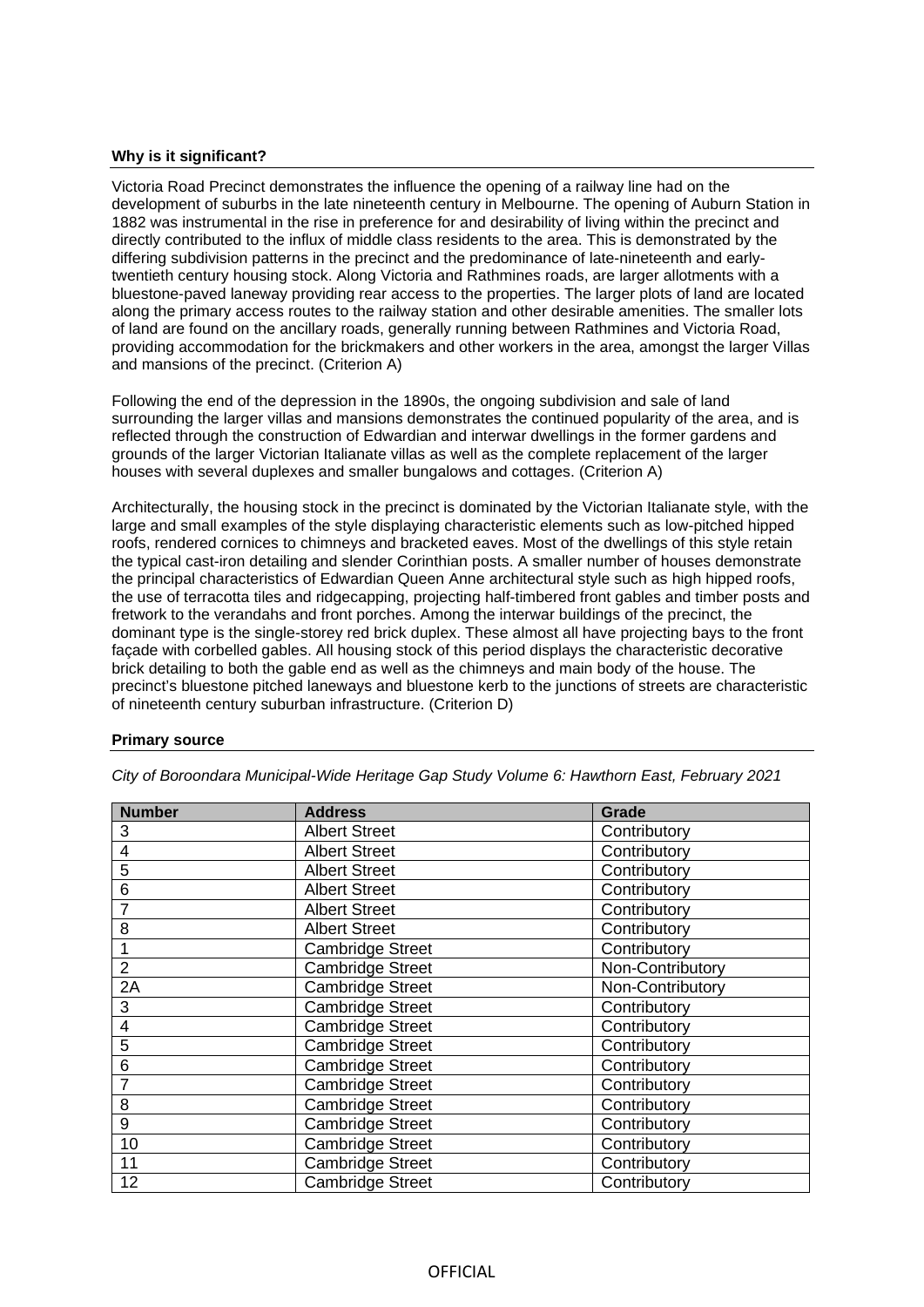| 14                  | <b>Cambridge Street</b>                          | Contributory                 |
|---------------------|--------------------------------------------------|------------------------------|
| 15                  | <b>Cambridge Street</b>                          | Contributory                 |
| $\overline{16}$     | <b>Cambridge Street</b>                          | Contributory                 |
| 17                  | <b>Cambridge Street</b>                          | Contributory                 |
| 18                  | Cambridge Street                                 | Contributory                 |
| 19                  | <b>Cambridge Street</b>                          | Contributory                 |
| 20                  | Cambridge Street                                 | Contributory                 |
| 23                  | <b>Cambridge Street</b>                          | Contributory                 |
| 25                  | <b>Cambridge Street</b>                          | Contributory                 |
| $\overline{27}$     | <b>Cambridge Street</b>                          | Contributory                 |
| $\mathbf{1}$        | <b>Freeman Street</b>                            | Contributory                 |
| $2 - 4$             | <b>Freeman Street</b>                            | Non-Contributory             |
| 3                   | <b>Freeman Street</b>                            | Contributory                 |
| $\overline{5}$      | <b>Freeman Street</b>                            | Non-Contributory             |
| $\mathbf 1$         | <b>Grandview Grove</b>                           | Non-contributory             |
| $\overline{2}$      | <b>Grandview Grove</b>                           | Contributory                 |
| 3                   | <b>Grandview Grove</b>                           | Contributory                 |
| 4                   | Grandview Grove                                  | Contributory                 |
| 6                   | <b>Grandview Grove</b>                           | Contributory                 |
| 8                   | <b>Grandview Grove</b>                           | Contributory                 |
| 10-10A              | <b>Grandview Grove</b>                           | Contributory                 |
| 12                  | <b>Grandview Grove</b>                           | Significant (HO51)           |
| $\overline{14}$     | <b>Grandview Grove</b>                           | Non-contributory             |
| $\mathbf{1}$        | <b>Hallcroft Place</b>                           | Contributory                 |
| $\overline{2}$      | <b>Hallcroft Place</b>                           | Contributory                 |
| $\overline{3}$      | <b>Hallcroft Place</b>                           | Contributory                 |
| $\overline{4}$      |                                                  |                              |
| $\overline{5}$      | <b>Hallcroft Place</b><br><b>Hallcroft Place</b> | Contributory<br>Contributory |
|                     |                                                  |                              |
| 6<br>$\overline{7}$ | <b>Hallcroft Place</b>                           | Contributory                 |
| 8                   | <b>Hallcroft Place</b>                           | Contributory                 |
|                     | <b>Hallcroft Place</b>                           | Contributory                 |
| 9<br>11             | <b>Hallcroft Place</b>                           | Contributory                 |
|                     | <b>Hallcroft Place</b>                           | Contributory                 |
| 40                  | Lilydale Grove                                   | Contributory                 |
| 42<br>44            | Lilydale Grove                                   | Contributory                 |
|                     | Lilydale Grove                                   | Non-contributory             |
| 44a                 | Lilydale Grove                                   | Non-contributory             |
| 46                  | Lilydale Grove                                   | Contributory                 |
| 48                  | Lilydale Grove                                   | Contributory                 |
| 50                  | Lilydale Grove                                   | Contributory                 |
| 52                  | Lilydale Grove                                   | Non-Contributory             |
| 54                  | Lilydale Grove                                   | Non-Contributory             |
| $\overline{56}$     | Lilydale Grove                                   | Contributory                 |
| $\overline{58}$     | Lilydale Grove                                   | Contributory                 |
| 60                  | Lilydale Grove                                   | Contributory                 |
| 62                  | Lilydale Grove                                   | Contributory                 |
| 64                  | Lilydale Grove                                   | Contributory                 |
| 66                  | Lilydale Grove                                   | Contributory                 |
| 68                  | Lilydale Grove                                   | Contributory                 |
| 70                  | Lilydale Grove                                   | Contributory                 |
| $7\overline{2}$     | Lilydale Grove                                   | Contributory                 |
| 74                  | Lilydale Grove                                   | Contributory                 |
| $\overline{76}$     | Lilydale Grove                                   | Contributory                 |
| 78                  | Lilydale Grove                                   | Contributory                 |
| 80                  | Lilydale Grove                                   | Non-Contributory             |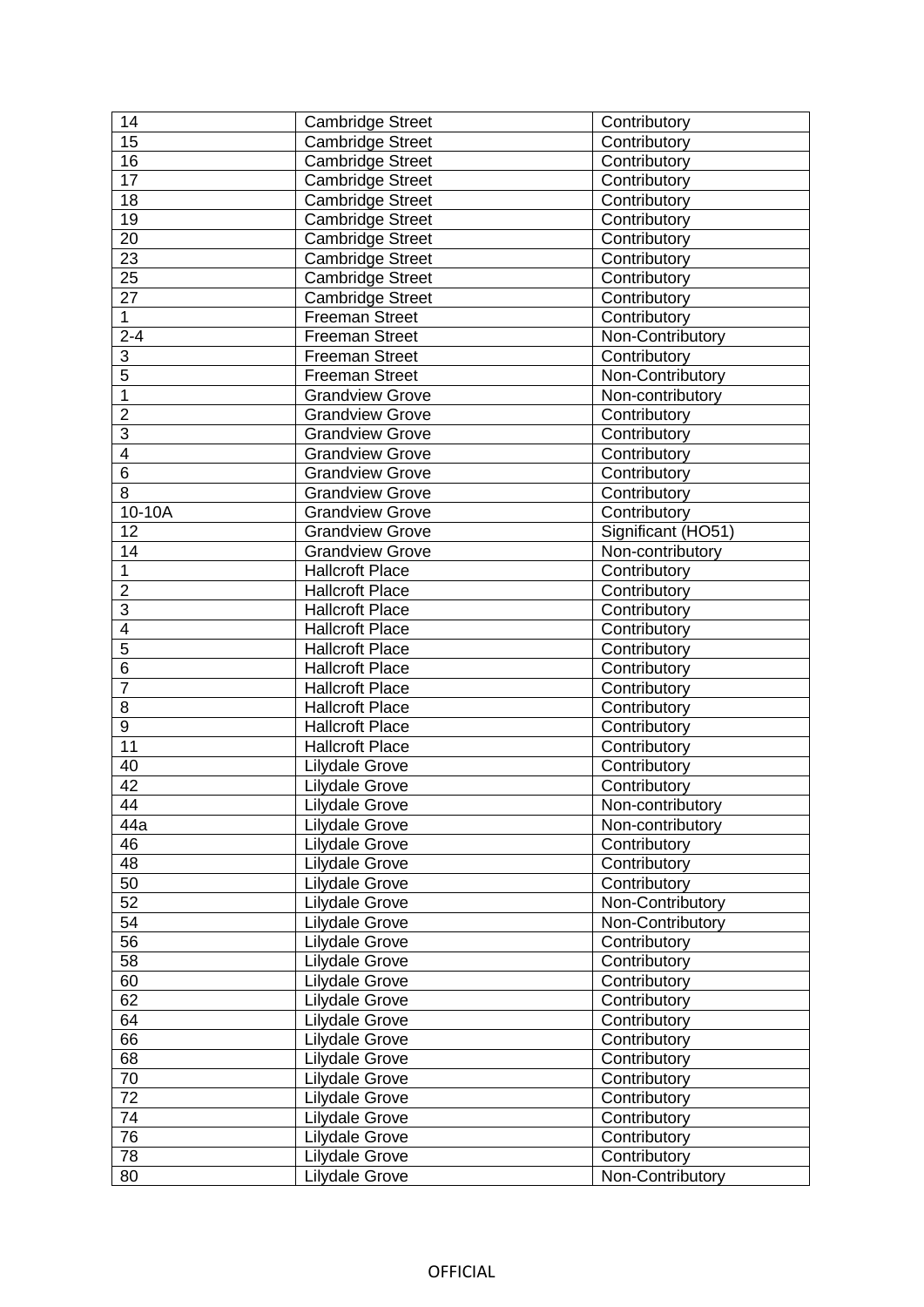| 80a             | Lilydale Grove       | Non-Contributory |
|-----------------|----------------------|------------------|
| 82 (all units)  | Lilydale Grove       | Non-Contributory |
| 84              | Lilydale Grove       | Contributory     |
| 86              | Lilydale Grove       | Contributory     |
| 88              | Lilydale Grove       | Non-Contributory |
| 90              | Lilydale Grove       | Contributory     |
| 92              | Lilydale Grove       | Contributory     |
| $\mathbf{1}$    | <b>Lingwell Road</b> | Contributory     |
| 1B              | <b>Lingwell Road</b> | Non-Contributory |
| 3               | <b>Lingwell Road</b> | Contributory     |
| $\overline{4}$  | <b>Lingwell Road</b> | Contributory     |
| $\overline{5}$  | <b>Lingwell Road</b> | Contributory     |
| 6               | <b>Lingwell Road</b> | Contributory     |
| $\overline{7}$  | Lingwell Road        | Contributory     |
| 8               | <b>Lingwell Road</b> | Contributory     |
| $\overline{9}$  | <b>Lingwell Road</b> | Non-Contributory |
| 10              | <b>Lingwell Road</b> | Contributory     |
| 11              | <b>Lingwell Road</b> | Non-Contributory |
| 12              | <b>Lingwell Road</b> | Contributory     |
| 13              | <b>Lingwell Road</b> | Contributory     |
| $\overline{14}$ | <b>Lingwell Road</b> | Contributory     |
| $\overline{15}$ | <b>Lingwell Road</b> | Contributory     |
| $\overline{16}$ | Lingwell Road        | Contributory     |
| 17              | <b>Lingwell Road</b> | Contributory     |
| 18              |                      |                  |
|                 | <b>Lingwell Road</b> | Contributory     |
| 19              | Lingwell Road        | Contributory     |
| 20              | <b>Lingwell Road</b> | Contributory     |
| 21              | <b>Lingwell Road</b> | Contributory     |
| $\overline{22}$ | <b>Lingwell Road</b> | Contributory     |
| $\overline{23}$ | <b>Lingwell Road</b> | Contributory     |
| 25              | <b>Lingwell Road</b> | Contributory     |
| $\overline{26}$ | <b>Lingwell Road</b> | Contributory     |
| $\overline{27}$ | <b>Lingwell Road</b> | Contributory     |
| 28              | <b>Lingwell Road</b> | Contributory     |
| 29              | <b>Lingwell Road</b> | Contributory     |
| 30              | <b>Lingwell Road</b> | Contributory     |
| 31              | <b>Lingwell Road</b> | Contributory     |
| 32              | <b>Lingwell Road</b> | Contributory     |
| 33              | <b>Lingwell Road</b> | Contributory     |
| 34              | <b>Lingwell Road</b> | Non-Contributory |
| $\overline{35}$ | <b>Lingwell Road</b> | Contributory     |
| $\overline{36}$ | <b>Lingwell Road</b> | Contributory     |
| $\overline{37}$ | <b>Lingwell Road</b> | Non-contributory |
| 38              | <b>Lingwell Road</b> | Non-contributory |
| $\overline{39}$ | <b>Lingwell Road</b> | Contributory     |
| 40 <sup>7</sup> | <b>Lingwell Road</b> | Non-Contributory |
| 41              | Lingwell Road        | Contributory     |
| 43              | <b>Lingwell Road</b> | Non-Contributory |
| $\overline{45}$ | <b>Lingwell Road</b> | Contributory     |
| 47              | <b>Lingwell Road</b> | Contributory     |
| 49              | <b>Lingwell Road</b> | Non-Contributory |
| 51              | <b>Lingwell Road</b> | Contributory     |
| 53              | <b>Lingwell Road</b> | Contributory     |
| $\overline{55}$ | Lingwell Road        | Contributory     |
| 57              | <b>Lingwell Road</b> | Contributory     |
|                 |                      |                  |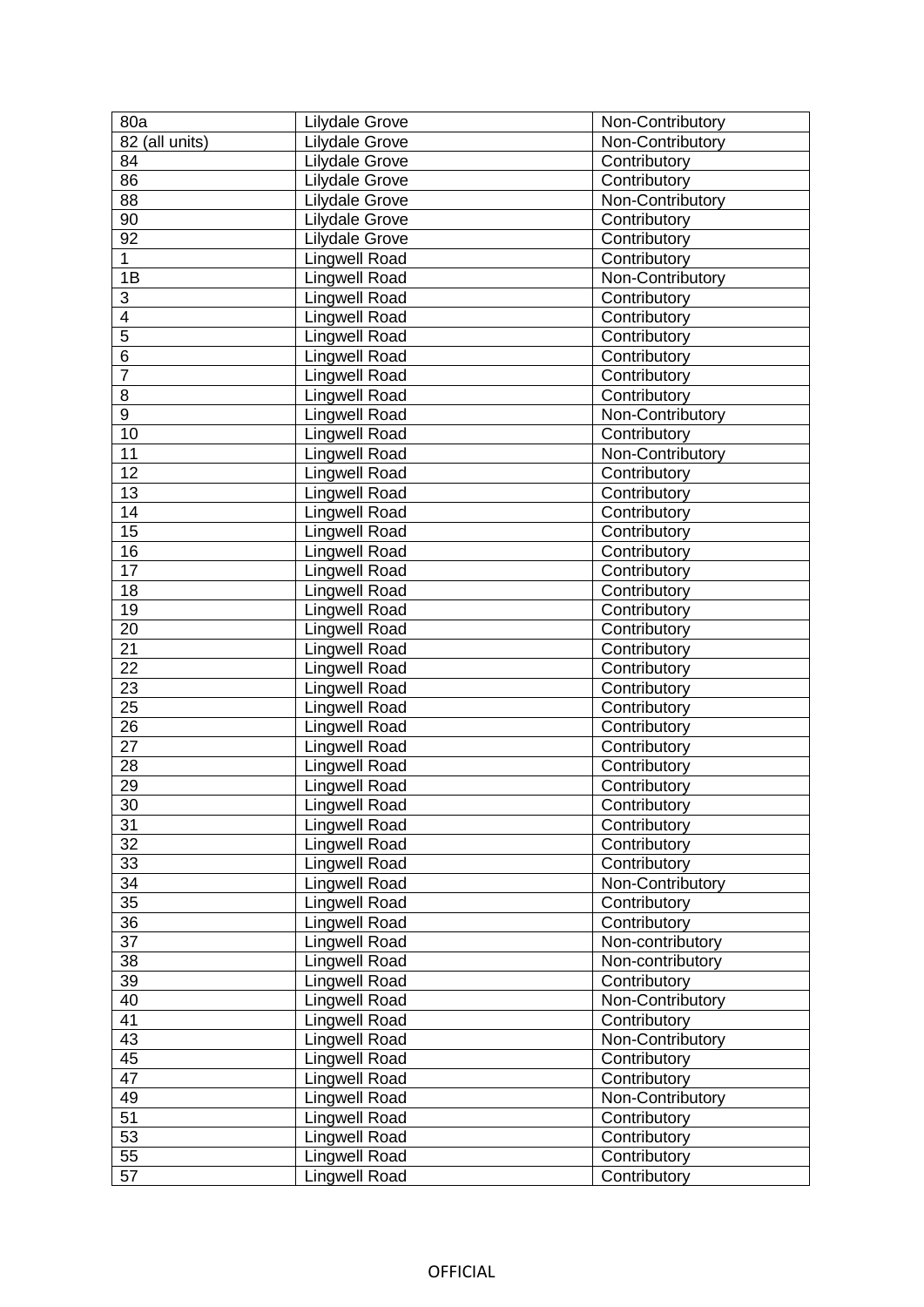| 59              | <b>Lingwell Road</b>  | Contributory     |
|-----------------|-----------------------|------------------|
| 61              | <b>Lingwell Road</b>  | Contributory     |
| 63              | <b>Lingwell Road</b>  | Contributory     |
| 65              | <b>Lingwell Road</b>  | Non-Contributory |
| 1               | Lorne Road            | Contributory     |
| $\overline{2}$  | Lorne Road            | Contributory     |
| 3               | Lorne Road            | Contributory     |
| 4               | Lorne Road            | Contributory     |
| $\overline{5}$  | Lorne Road            | Contributory     |
| 6               | Lorne Road            | Contributory     |
| $\overline{7}$  | Lorne Road            | Contributory     |
| 8               | Lorne Road            | Contributory     |
| 9               | Lorne Road            | Contributory     |
| 10              | Lorne Road            | Contributory     |
| 11              | Lorne Road            | Contributory     |
| 14              | Rathmines Road        | Significant      |
| 1/16            | Rathmines Road        | Contributory     |
| 2/16            | Rathmines Road        | Contributory     |
| 18              | Rathmines Road        | Contributory     |
| 20              | Rathmines Road        | Contributory     |
| $\overline{22}$ | Rathmines Road        |                  |
|                 |                       | Contributory     |
| 32-32A          | Rathmines Road        | Contributory     |
| 34              | Rathmines Road        | Contributory     |
| 36              | Rathmines Road        | Contributory     |
| 38              | Rathmines Road        | Contributory     |
| 40              | Rathmines Road        | Contributory     |
| $\overline{42}$ | Rathmines Road        | Contributory     |
| 44              | Rathmines Road        | Contributory     |
| 46              | Rathmines Road        | Contributory     |
| 48              | Rathmines Road        | Contributory     |
| 50              | Rathmines Road        | Contributory     |
| 1/52 & 2/52     | Rathmines Road        | Non-Contributory |
| 54              | Rathmines Road        | Contributory     |
| 56 (all units)  | Rathmines Road        | Non-Contributory |
| 58 (all units)  | Rathmines Road        | Non-Contributory |
| 1/60 & 2/60     | Rathmines Road        | Non-Contributory |
| 62              | Rathmines Road        | Contributory     |
| 64              | Rathmines Road        | Contributory     |
| 68              | Rathmines Road        | Non-Contributory |
| 70              | Rathmines Road        | Contributory     |
| $\overline{72}$ | Rathmines Road        | Contributory     |
| 74-76           | Rathmines Road        | Non-Contributory |
| 80              | <b>Rathmines Road</b> | Non-Contributory |
| 82              | Rathmines Road        | Non-Contributory |
| 84              | Rathmines Road        | Non-Contributory |
| 88              | Rathmines Road        | Non-Contributory |
| 90              | Rathmines Road        | Non-Contributory |
| 96              | Rathmines Road        | Contributory     |
| 98              | Rathmines Road        | Contributory     |
| 100             | Rathmines Road        | Contributory     |
| 102             | Rathmines Road        | Contributory     |
| 110             | Rathmines Road        | Contributory     |
| 112             | Rathmines Road        | Contributory     |
| 114             | Rathmines Road        | Contributory     |
| 116             | Rathmines Road        | Contributory     |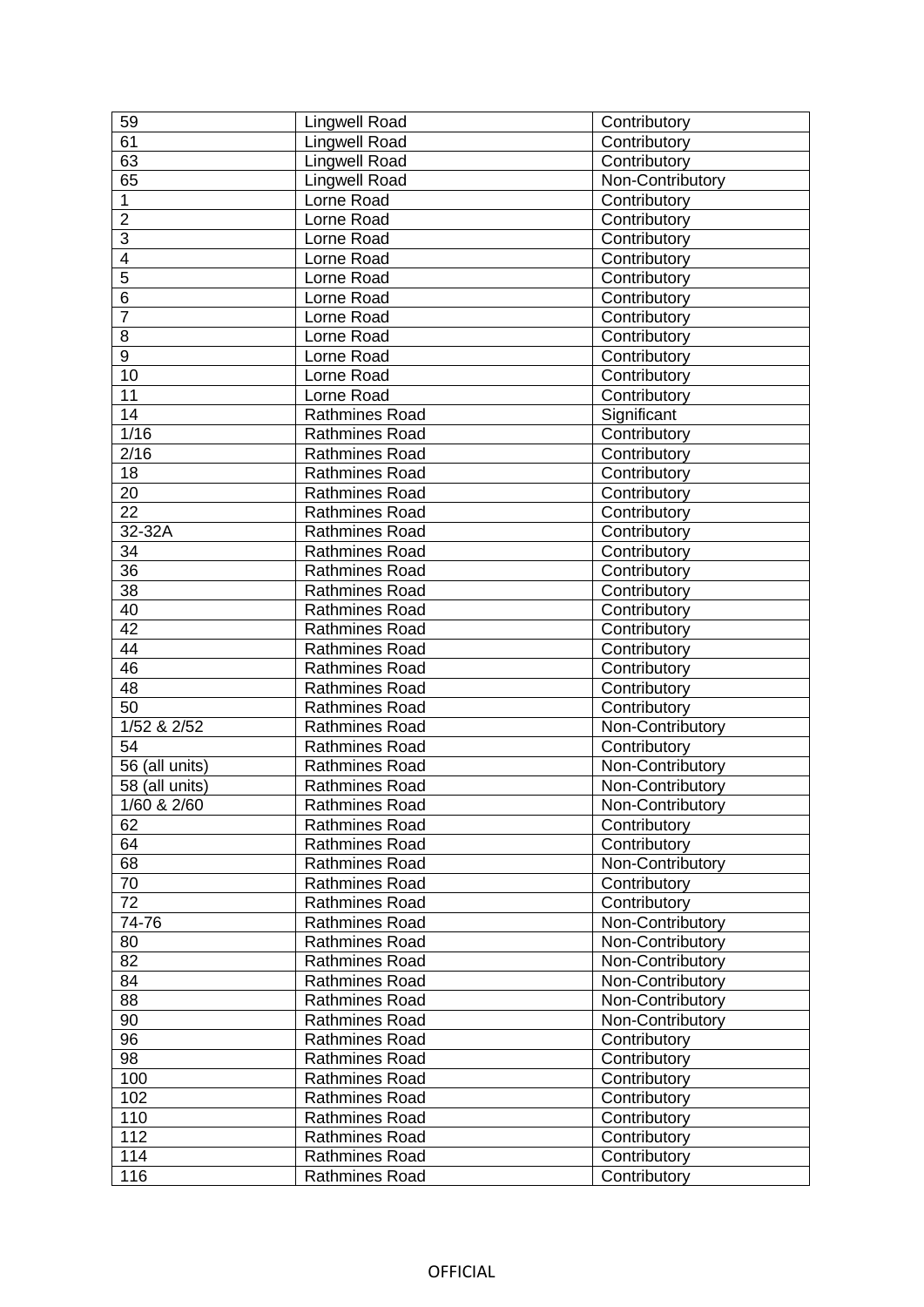| 118                     | <b>Rathmines Road</b>                          | Contributory                     |
|-------------------------|------------------------------------------------|----------------------------------|
| 124                     | <b>Rathmines Road</b>                          | Contributory                     |
| 126-128                 | Rathmines Road                                 | Non-Contributory                 |
| 130-132                 | Rathmines Road                                 | Non-Contributory                 |
| 134                     | Rathmines Road                                 | Contributory                     |
| 136                     | Rathmines Road                                 | Non-Contributory                 |
| 140                     | Rathmines Road                                 | Contributory                     |
| 144                     | Rathmines Road                                 | Contributory                     |
| 150                     | Rathmines Road                                 | Contributory                     |
| $154 - 164$             | Rathmines Road                                 | Non-Contributory                 |
| 170                     | <b>Rathmines Road</b>                          | Contributory                     |
| $\overline{212}$        | Rathmines Road                                 | Contributory                     |
| 214                     | Rathmines Road                                 | Contributory                     |
| 216                     | <b>Rathmines Road</b>                          | Contributory                     |
| 218                     | Rathmines Road                                 | Contributory                     |
| 220                     | Rathmines Road                                 | Contributory                     |
| 222                     | Rathmines Road                                 | Contributory                     |
| 224                     | Rathmines Road                                 | Contributory                     |
| $\overline{2}$          | <b>Irelands Lane</b>                           | Contributory                     |
| 4                       | <b>Irelands Lane</b>                           | Non-Contributory                 |
| $\overline{6}$          | <b>Irelands Lane</b>                           | Non-Contributory                 |
| $\mathbf{1}$            | <b>Stanley Avenue</b>                          | Non-Contributory                 |
| $\overline{2}$          | Stanley Avenue                                 | Contributory                     |
| $\overline{\mathbf{4}}$ | Stanley Avenue                                 | Contributory                     |
| $\overline{5}$          | <b>Stanley Avenue</b>                          | Non-Contributory                 |
| $\overline{6}$          | <b>Stanley Avenue</b>                          | Contributory                     |
| 1/7, 2/7, 3/7 & 4/7     | <b>Stanley Avenue</b>                          | Non-Contributory                 |
| 7A                      | <b>Stanley Avenue</b>                          | Contributory                     |
| 8                       |                                                |                                  |
| 9                       | <b>Stanley Avenue</b><br><b>Stanley Avenue</b> | Contributory<br>Non-Contributory |
| 11                      |                                                |                                  |
| 12                      | <b>Stanley Avenue</b><br><b>Stanley Avenue</b> | Contributory<br>Contributory     |
| 13                      |                                                |                                  |
| 14                      | <b>Stanley Avenue</b>                          | Contributory                     |
| $\overline{15}$         | Stanley Avenue                                 | Contributory                     |
| 16                      | <b>Stanley Avenue</b>                          | Contributory                     |
|                         | <b>Stanley Avenue</b>                          | Contributory                     |
| 17                      | <b>Stanley Avenue</b>                          | Contributory                     |
| 18                      | <b>Stanley Avenue</b>                          | Contributory                     |
| 19                      | <b>Stanley Avenue</b>                          | Contributory                     |
| 20 <sup>7</sup>         | <b>Stanley Avenue</b>                          | Contributory                     |
| 21                      | <b>Stanley Avenue</b>                          | Contributory                     |
| 22                      | <b>Stanley Avenue</b>                          | Contributory                     |
| 24                      | <b>Stanley Avenue</b>                          | Contributory                     |
| $\overline{2}$          | <b>Station Street</b>                          | Significant (HO120)              |
| 2A                      | <b>Station Street</b>                          | Significant (HO121)              |
| 4                       | <b>Station Street</b>                          | Significant (HO122)              |
| 4A                      | <b>Station Street</b>                          | Significant (HO123)              |
| 3                       | <b>Station Street</b>                          | Contributory                     |
| $\overline{5}$          | <b>Station Street</b>                          | Contributory                     |
| 6                       | <b>Station Street</b>                          | Contributory                     |
| $\overline{7}$          | <b>Station Street</b>                          | Contributory                     |
| 8                       | <b>Station Street</b>                          | Contributory                     |
| $\overline{9}$          | <b>Station Street</b>                          | Contributory                     |
| $\overline{10}$         | <b>Station Street</b>                          | Contributory                     |
| 11                      | <b>Station Street</b>                          | Contributory                     |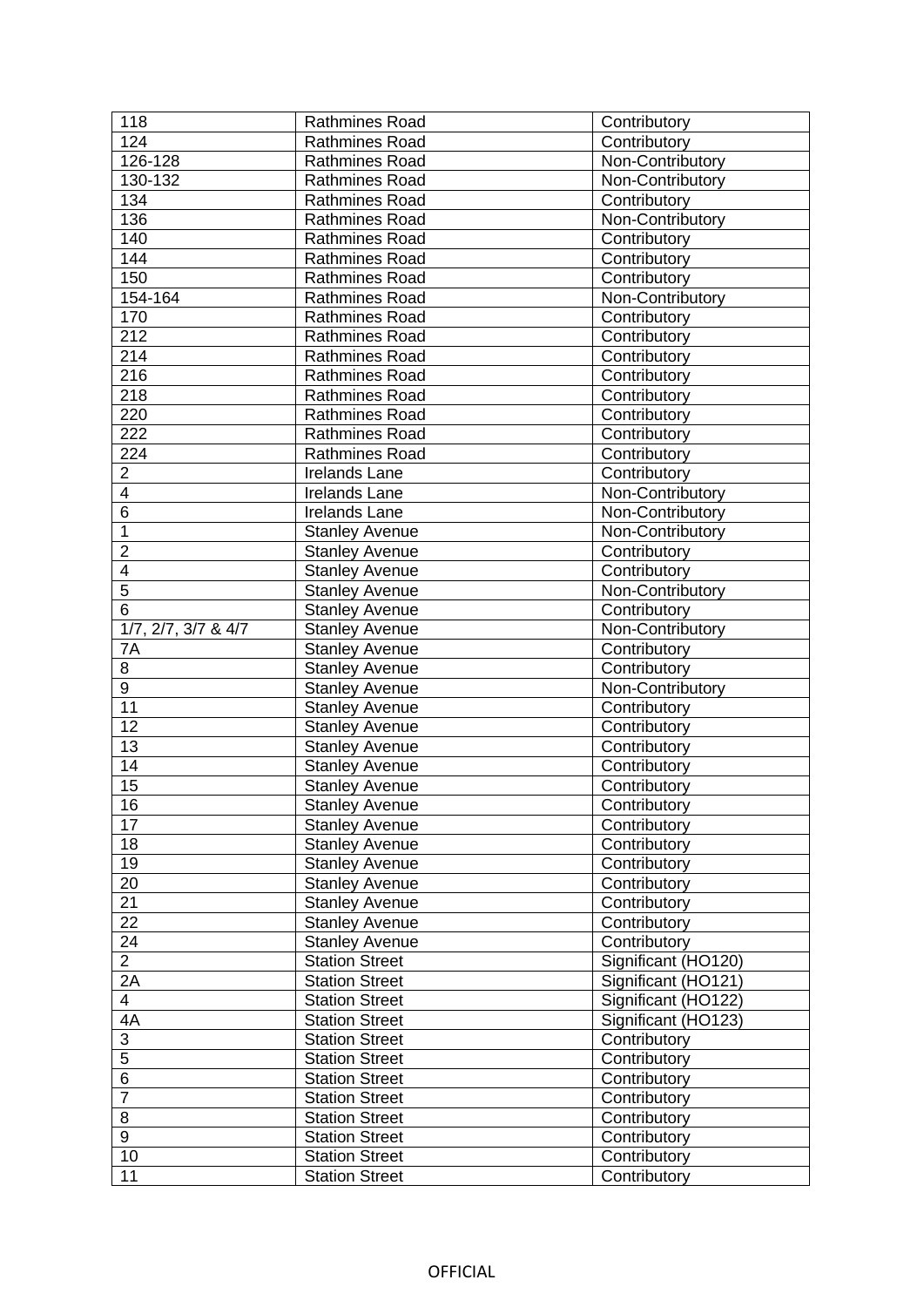| 12                      | <b>Station Street</b>                          | Contributory                     |
|-------------------------|------------------------------------------------|----------------------------------|
| 13                      | <b>Station Street</b>                          | Non-Contributory                 |
| 14                      | <b>Station Street</b>                          | Non-Contributory                 |
| 15                      | Station Street                                 | Contributory                     |
| 16                      | Station Street                                 | Contributory                     |
| 17                      | <b>Station Street</b>                          | Contributory                     |
| 18                      | <b>Station Street</b>                          | Contributory                     |
| 19                      | <b>Station Street</b>                          | Contributory                     |
| 20                      | <b>Station Street</b>                          | Contributory                     |
| $\overline{22}$         | <b>Station Street</b>                          | Contributory                     |
| 24                      | <b>Station Street</b>                          | Contributory                     |
| $\overline{25}$         | <b>Station Street</b>                          | Non-Contributory                 |
| 26                      | Station Street                                 | Contributory                     |
| 28                      | <b>Station Street</b>                          | Contributory                     |
| 30                      | <b>Station Street</b>                          | Contributory                     |
| 32                      | <b>Station Street</b>                          | Contributory                     |
| 34                      | <b>Station Street</b>                          | Contributory                     |
| 36                      | <b>Station Street</b>                          | Contributory                     |
| $\mathbf{1}$            | <b>Stewart Street</b>                          | Contributory                     |
| $\overline{2}$          | <b>Stewart Street</b>                          | Contributory                     |
| $\overline{3}$          | <b>Stewart Street</b>                          | Contributory                     |
| 4                       | <b>Stewart Street</b>                          | Contributory                     |
| $\overline{5}$          | <b>Stewart Street</b>                          | Contributory                     |
| $\overline{6}$          | <b>Stewart Street</b>                          | Non-Contributory                 |
| $\overline{7}$          | <b>Stewart Street</b>                          | Non-Contributory                 |
| 8                       | <b>Stewart Street</b>                          | Contributory                     |
|                         |                                                | Contributory                     |
| 9<br>10                 | <b>Stewart Street</b><br><b>Stewart Street</b> |                                  |
| 11                      | <b>Stewart Street</b>                          | Contributory                     |
| 12                      |                                                | Non-Contributory                 |
|                         | <b>Stewart Street</b>                          | Contributory                     |
| 14<br>15                | <b>Stewart Street</b>                          | Contributory<br>Non-Contributory |
| $\overline{16}$         | <b>Stewart Street</b>                          |                                  |
|                         | <b>Stewart Street</b>                          | Contributory                     |
| 18                      | <b>Stewart Street</b>                          | Contributory                     |
| 20<br>22                | <b>Stewart Street</b>                          | Contributory                     |
|                         | <b>Stewart Street</b>                          | Contributory                     |
| 24                      | <b>Stewart Street</b>                          | Contributory                     |
| $\mathbf{1}$            | <b>Temple Street</b>                           | Contributory                     |
| $\overline{2}$          | <b>Temple Street</b>                           | Contributory                     |
| $\overline{3}$          | <b>Temple Street</b>                           | Contributory                     |
| $\overline{\mathbf{4}}$ | <b>Temple Street</b>                           | Contributory                     |
| $\overline{5}$          | <b>Temple Street</b>                           | Contributory                     |
| 6                       | <b>Temple Street</b>                           | Non-contributory                 |
| $\overline{7}$          | Temple Street                                  | Contributory                     |
| 8                       | Temple Street                                  | Non-contributory                 |
| $\overline{9}$          | <b>Temple Street</b>                           | Contributory                     |
| 10                      | <b>Temple Street</b>                           | Non-contributory                 |
| 11                      | <b>Temple Street</b>                           | Contributory                     |
| 13                      | <b>Temple Street</b>                           | Contributory                     |
| 15                      | <b>Temple Street</b>                           | Contributory                     |
| $\mathbf{1}$            | Victoria Grove                                 | Contributory                     |
| $\overline{c}$          | Victoria Grove                                 | Contributory                     |
| $\overline{3}$          | Victoria Grove                                 | Contributory                     |
| $\overline{4}$          | Victoria Grove                                 | Contributory                     |
| 5                       | Victoria Grove                                 | Contributory                     |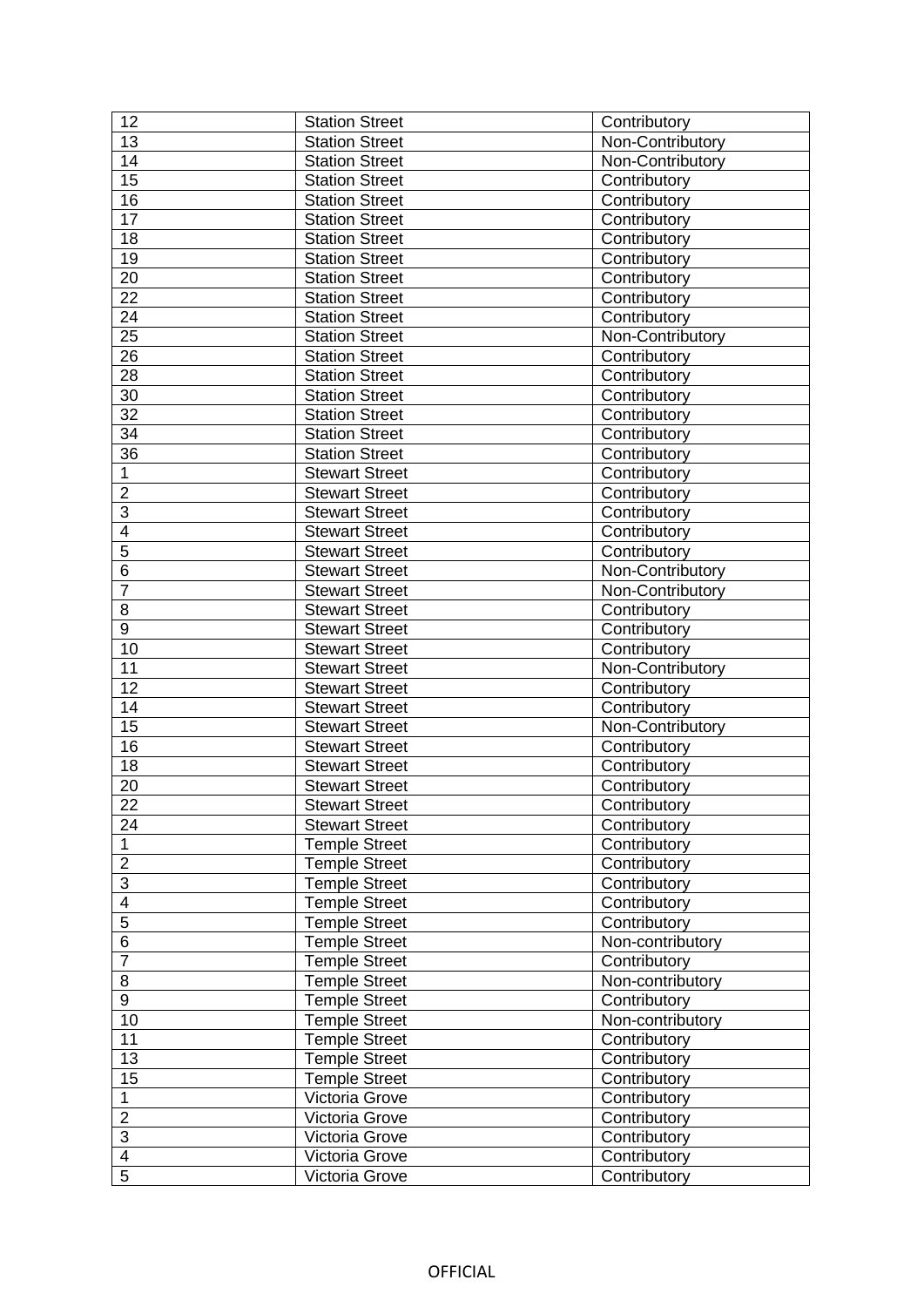| 6               | Victoria Grove | Contributory     |
|-----------------|----------------|------------------|
| $\overline{7}$  | Victoria Grove | Contributory     |
| 8               | Victoria Grove | Contributory     |
| 10              | Victoria Grove | Contributory     |
| 11              | Victoria Grove | Contributory     |
| 12              | Victoria Grove | Contributory     |
| 13              | Victoria Grove | Contributory     |
| 14              | Victoria Grove | Contributory     |
| 15              | Victoria Grove | Contributory     |
| 16              | Victoria Grove | Contributory     |
| 17              | Victoria Grove | Contributory     |
| 18              | Victoria Grove | Contributory     |
| 19              | Victoria Grove | Contributory     |
| 20              | Victoria Grove | Non-Contributory |
| 21              | Victoria Grove | Contributory     |
| 22              | Victoria Grove | Contributory     |
| 23              | Victoria Grove | Contributory     |
| 24              | Victoria Grove | Non-Contributory |
| 26              | Victoria Grove | Non-Contributory |
| 28              | Victoria Grove | Non-Contributory |
| 1               | Victoria Road  | Contributory     |
| 3               | Victoria Road  | Contributory     |
| $\overline{5}$  | Victoria Road  | Contributory     |
| $\overline{7}$  | Victoria Road  | Contributory     |
| 9               |                |                  |
|                 | Victoria Road  | Contributory     |
| 34              | Victoria Road  | Contributory     |
| 35              | Victoria Road  | Contributory     |
| 36              | Victoria Road  | Contributory     |
| 37              | Victoria Road  | Contributory     |
| 38              | Victoria Road  | Contributory     |
| 39              | Victoria Road  | Contributory     |
| 40              | Victoria Road  | Contributory     |
| 41              | Victoria Road  | Contributory     |
| 42              | Victoria Road  | Contributory     |
| 1/43 & 2/43     | Victoria Road  | Non-Contributory |
| 44              | Victoria Road  | Contributory     |
| 45              | Victoria Road  | Contributory     |
| $46 - 48$       | Victoria Road  | Non-Contributory |
| 47              | Victoria Road  | Contributory     |
| 49              | Victoria Road  | Contributory     |
| 49A             | Victoria Road  | Contributory     |
| 50 (all units)  | Victoria Road  | Non-Contributory |
| 51 (all units)  | Victoria Road  | Non-Contributory |
| 52              | Victoria Road  | Contributory     |
| 54              | Victoria Road  | Non-Contributory |
| 56              | Victoria Road  | Contributory     |
| $\overline{57}$ | Victoria Road  | Contributory     |
| 58              | Victoria Road  | Contributory     |
| 59              | Victoria Road  | Contributory     |
| 60              | Victoria Road  | Contributory     |
| 61              | Victoria Road  | Contributory     |
| 61A             | Victoria Road  | Contributory     |
| 62              | Victoria Road  | Contributory     |
| 63              | Victoria Road  | Contributory     |
| 64              | Victoria Road  | Contributory     |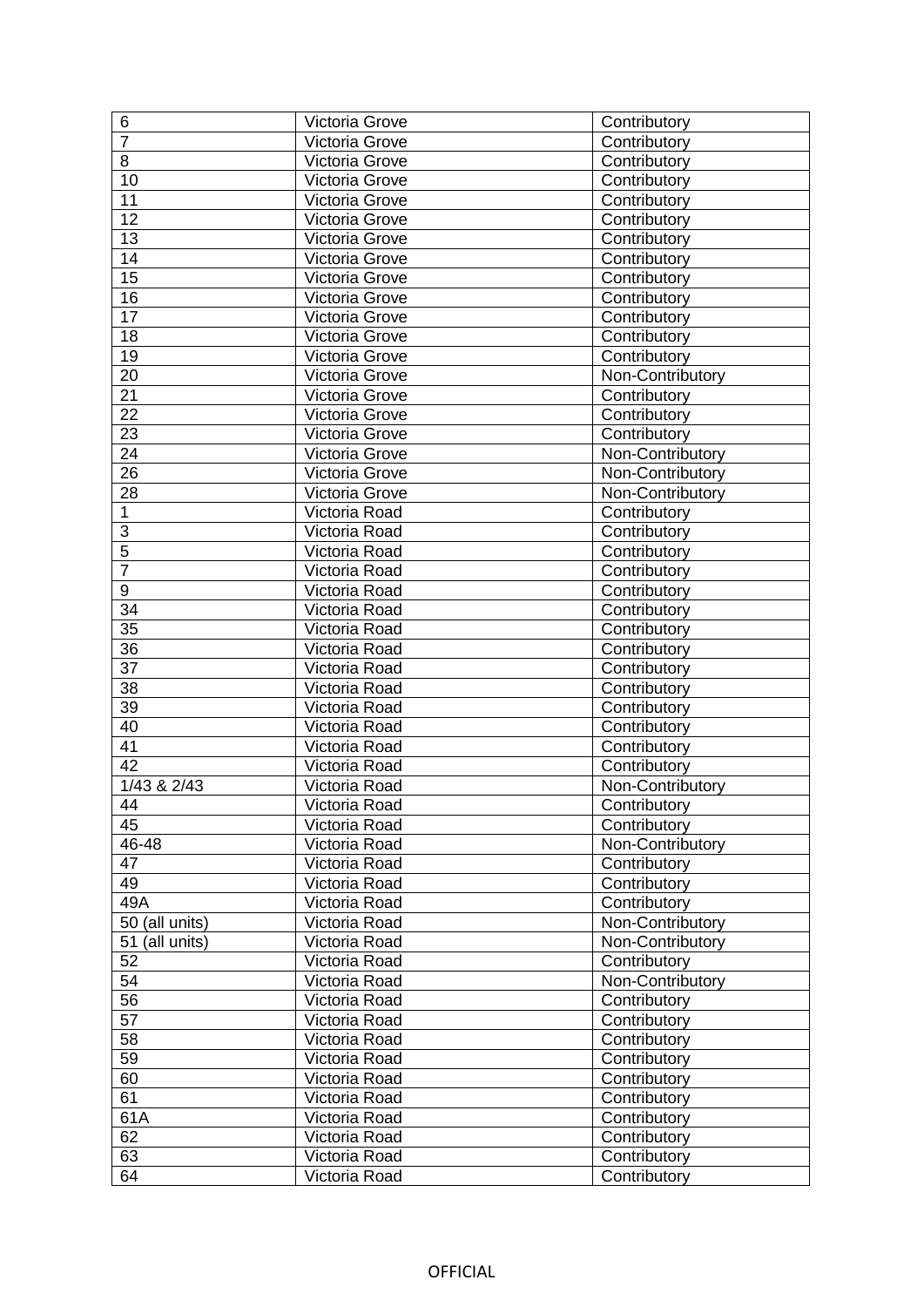| 65                              | Victoria Road | Contributory     |
|---------------------------------|---------------|------------------|
| 66                              | Victoria Road | Contributory     |
| 67                              | Victoria Road | Contributory     |
| 68                              | Victoria Road | Non-Contributory |
| 69                              | Victoria Road | Contributory     |
| 70                              | Victoria Road | Contributory     |
| 71                              | Victoria Road | Contributory     |
| 72                              | Victoria Road | Contributory     |
| 73                              | Victoria Road | Contributory     |
| 74                              | Victoria Road | Contributory     |
| $\overline{75}$                 | Victoria Road | Contributory     |
| 76                              | Victoria Road | Contributory     |
| 77                              | Victoria Road | Contributory     |
| 78                              | Victoria Road | Contributory     |
| 79                              | Victoria Road | Contributory     |
| 80                              | Victoria Road | Contributory     |
| 81                              | Victoria Road | Contributory     |
| 82-84                           | Victoria Road | Contributory     |
| 82A                             | Victoria Road | Contributory     |
| 83                              | Victoria Road | Non-Contributory |
| $\overline{85}$                 | Victoria Road | Contributory     |
| 1/86, 2/86, 3/86 & 4/86         | Victoria Road | Non-Contributory |
| 87                              | Victoria Road | Contributory     |
| 88-92                           | Victoria Road |                  |
| 89                              |               | Non-Contributory |
| $\overline{9}$ 1-93             | Victoria Road | Contributory     |
|                                 | Victoria Road | Non-Contributory |
| $\overline{1/94}$ , 2/94 & 3/94 | Victoria Road | Non-Contributory |
| 95                              | Victoria Road | Contributory     |
| 96                              | Victoria Road | Contributory     |
| 97                              | Victoria Road | Contributory     |
| 98                              | Victoria Road | Non-Contributory |
| 100                             | Victoria Road | Non-Contributory |
| 102                             | Victoria Road | Contributory     |
| 104                             | Victoria Road | Non-Contributory |
| 106                             | Victoria Road | Non-Contributory |
| 116                             | Victoria Road | Contributory     |
| 118                             | Victoria Road | Contributory     |
| 120                             | Victoria Road | Non-Contributory |
| 122                             | Victoria Road | Contributory     |
| 124                             | Victoria Road | Contributory     |
| 125                             | Victoria Road | Contributory     |
| 126                             | Victoria Road | Contributory     |
| 127                             | Victoria Road | Contributory     |
| 128                             | Victoria Road | Contributory     |
| 129                             | Victoria Road | Contributory     |
| 130                             | Victoria Road | Contributory     |
| 131                             | Victoria Road | Contributory     |
| 132                             | Victoria Road | Contributory     |
| 133                             | Victoria Road | Contributory     |
| 134                             | Victoria Road | Contributory     |
| 135                             | Victoria Road | Contributory     |
| 136                             | Victoria Road | Contributory     |
| 137                             | Victoria Road | Non-Contributory |
| 138                             | Victoria Road | Contributory     |
| 140                             | Victoria Road | Non-Contributory |